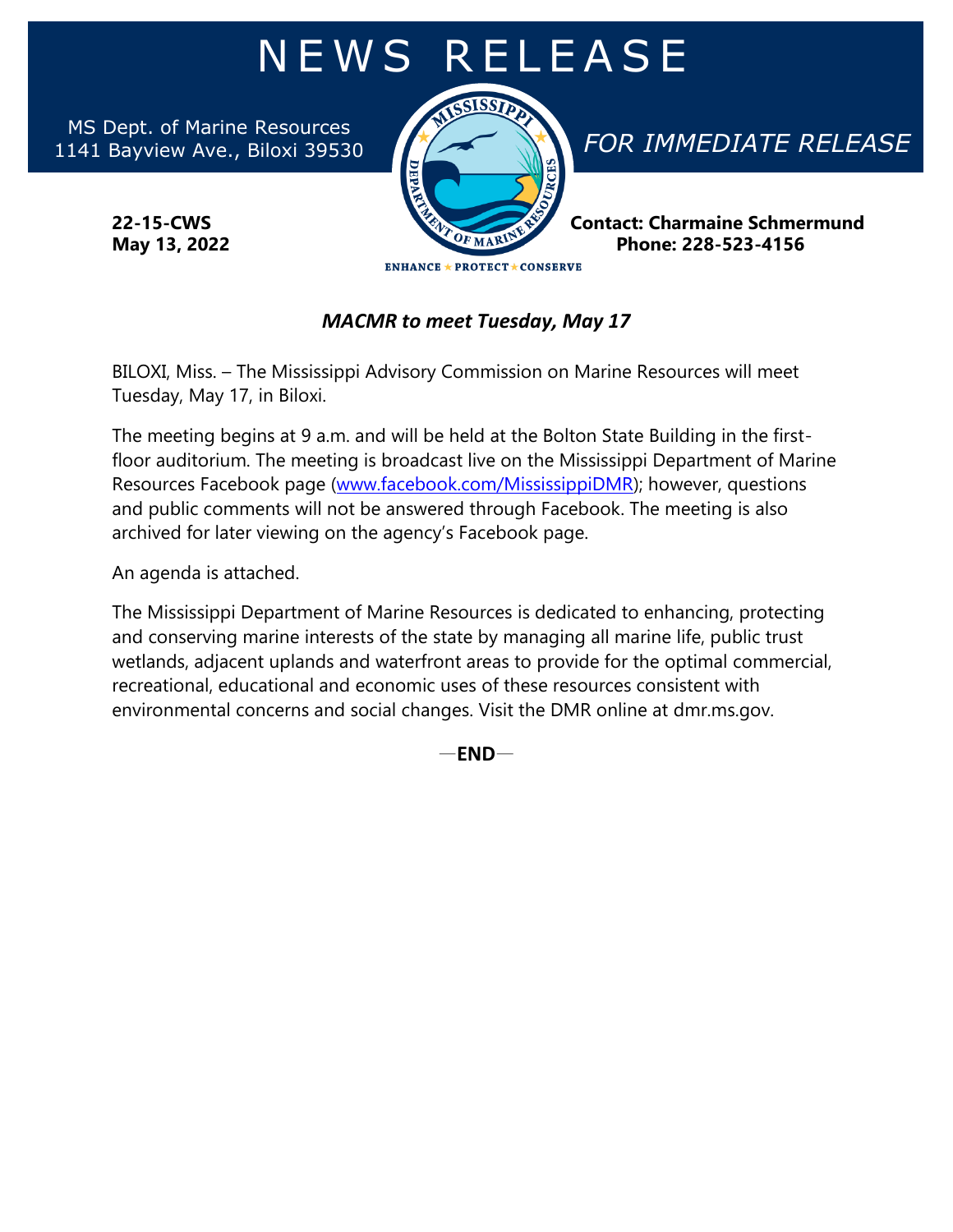## **MISSISSIPPI ADVISORY COMMISSION ON MARINE RESOURCES Tuesday, May 17, 2022 at 9:00 a.m. Bolton Building Auditorium 1141 Bayview Avenue, Biloxi, MS 39530**

## A. Call to Order

- 1. Pledge of Allegiance
- 2. Moment of Silence
- 3. Oath of Office Administered to Commissioner Jonathan S. McClendon Lucille Morgan, CSR
- B. Approval of Minutes
	- 1. Approval of Minutes February 15, 2022 Chairman Action
- C. Approval of Agenda Chairman
- D. Executive Director's Report Joe Spraggins
	- 1. Employment, Contracts and Procurement Updates
	- 2. Agency Update
	- 3. USDA Processors Grant
	- 4. 2019 Bonnet Carre Update
	- 5. Actions Update from Prior Meeting
- E. Commissioners Report
- F. OFFICE OF MARINE PATROL Chief Kyle Wilkerson
	- 1. Report on Citations
- G. OFFICE OF COASTAL RESOURCES MANAGEMENT Jennifer Wittmann
	- 1. Bureau of Wetlands Permitting
		- a. Hancock County Port & Harbor Commission The applicant is seeking authorization to construct a barge staging area at the east end of the Port Bienville Industrial Canal in Hancock County, Mississippi – Consistency – Greg Christodoulou
		- b. Huntington Ingalls Industries The applicant is seeking authorization for continued maintenance dredging in previously authorized areas and deepening of an existing sonar pit at their facility on the Mississippi Sound in Pascagoula, Jackson County – Permit – Greg Christodoulou
		- c. Jackson County Port Authority The applicant is seeking authorization to widen 7.2 miles of the Pascagoula Lower Sound/Bayou Casotte Federal Navigation Channel segment from 350 feet to 450 feet, south of Pascagoula, Jackson County – Exclusion – Greg Christodoulou